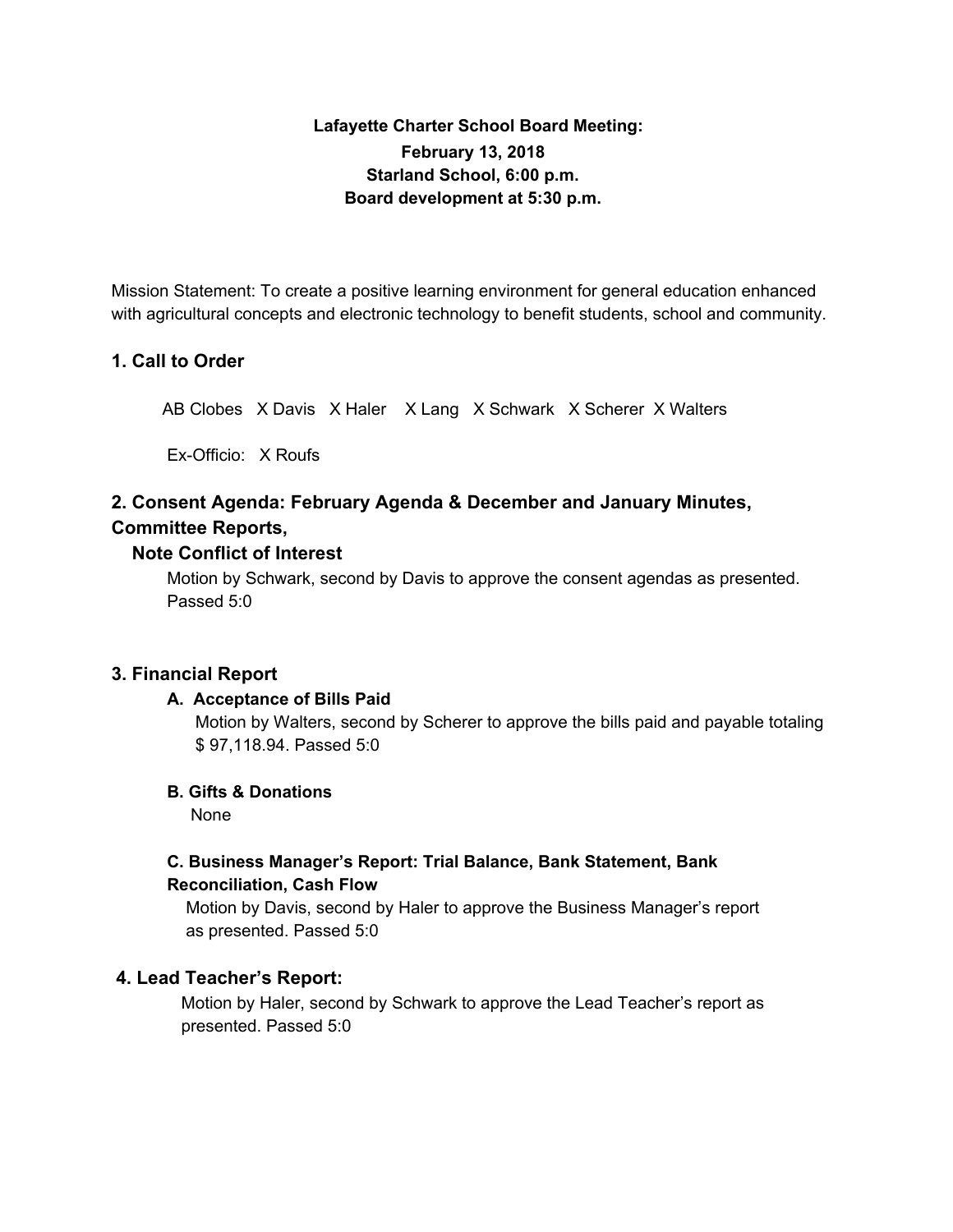### **5. New Business**

#### **A. Student Council Account**

Motion by Walters, second by Scherer to have the student council not under board control. Passed 5:0

#### **B. Discussion on School Calendar for 2018-2019.**

Discussion about the 2018-2019 school calendar.

#### **C. Policy Review**

Motion by Haler, second by Davis to approve the review of Policy No. 4.7.1 Maltreatment of Minors/Mandatory Reporting as presented. Passed 5:0

#### **D. Auction Update**

Update report on the progress of auction preparation from PROS members.

#### **Dashboards**

- **1. Enrollment - In Lead Teacher Report**
- **2. Testing- Starland/NWEA, No OLPA- Prep informally**
- **3. Character Education- Stunt Bike Presenter/Link Up Reward Day**
- **4. LCS Values Update- We read Accountability and Leadership**

## **Next meeting: Tuesday March 13 @ 6pm- Lafayette Charter School - Board Development at 5:30pm**

#### **6. Meeting Adjournment**

Motion by Haler, second by Schwark to adjourn the meeting at 6:55pm. Passed 5:0

Respectfully submitted, Shawn Scherer, Clerk